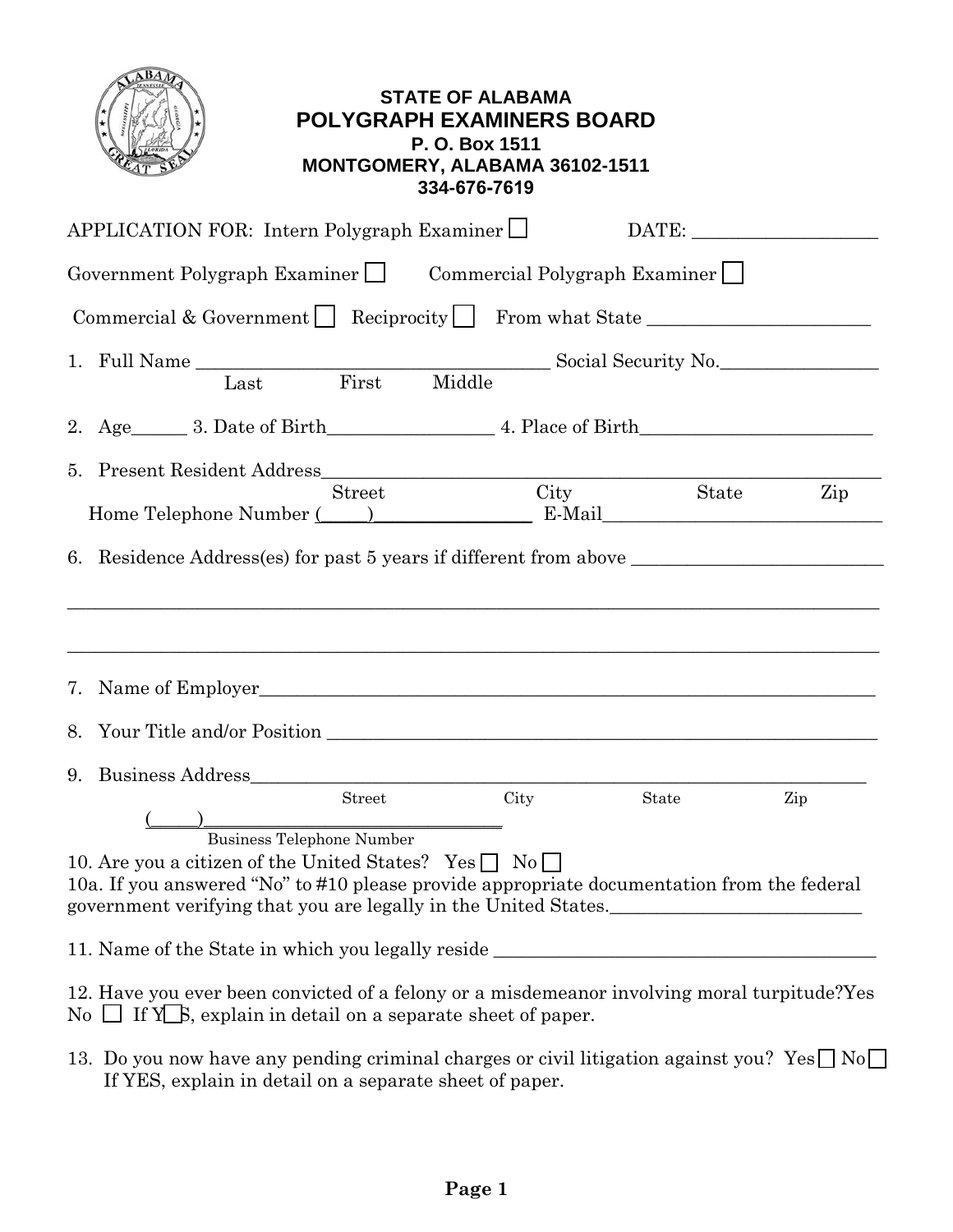- 14. Have you ever been released or discharged under any conditions other than honorable from the Armed Services of the United States or any branch of a City, County, State or Federal government? Yes  $\Box$  No  $\Box$ . If YES, explain in detail on a separate sheet of paper.
- 15. Have you ever been fired or asked to resign from any job that you have held? Yes  $\Box$  $\text{No}$  . If, YES, explain in detail on a separate sheet of paper.
- 16. Have you ever been disciplined by an employer?  $Yes \Box No \Box$ . If YES, explain in detail on a separate sheet of paper.
- 17. Have you ever been denied a surety bond or a professional liability insurance policy?  $Yes \nightharpoonup No \nightharpoonup$ . If YES, explain in detail on a separate sheet of paper.

## 18. EDUCATION

List below in chronological order beginning with high school, your educational experience. If additional space is required, use a separate sheet of paper.

|    |              |    | DATES NAME OF SCHOOL                                                                                                | <b>COMPLETE MAILING</b> |                 | DID YOU DEGREE/ |             |
|----|--------------|----|---------------------------------------------------------------------------------------------------------------------|-------------------------|-----------------|-----------------|-------------|
|    |              |    | (Month & Year)                                                                                                      | <b>ADDRESS</b>          |                 | GRADUATE MAJOR  |             |
| A. |              |    |                                                                                                                     |                         |                 |                 |             |
|    | From To      |    |                                                                                                                     |                         |                 |                 |             |
|    | B.           |    |                                                                                                                     |                         |                 |                 |             |
|    | From To      |    |                                                                                                                     |                         |                 |                 |             |
|    | C.           |    |                                                                                                                     |                         |                 |                 |             |
|    | From To      |    |                                                                                                                     |                         |                 |                 |             |
| D. |              |    |                                                                                                                     |                         |                 |                 |             |
|    | From         | To |                                                                                                                     |                         |                 |                 |             |
| Ε. |              |    |                                                                                                                     |                         |                 |                 |             |
|    | From To      |    |                                                                                                                     |                         |                 |                 |             |
|    |              |    | 19. WORK EXPERIENCE RECORD                                                                                          |                         |                 |                 |             |
|    |              |    | List below in chronological order your work experience both civilian and military for the                           |                         |                 |                 |             |
|    | <b>DATES</b> |    | last seven (7) years. If additional space is required use a separate sheet of paper.<br>NAME and ADDRESS SUPERVISOR |                         | TITLE or        | <b>DUTIES</b>   | <b>FULL</b> |
|    |              |    | <b>OF EMPLOYER</b>                                                                                                  |                         | <b>POSITION</b> |                 | <b>TIME</b> |
|    |              |    |                                                                                                                     |                         |                 |                 |             |
|    |              |    | A.                                                                                                                  |                         |                 |                 |             |
|    | From To      |    |                                                                                                                     |                         |                 |                 |             |
|    |              |    |                                                                                                                     |                         |                 |                 |             |
|    | From To      |    |                                                                                                                     |                         |                 |                 |             |
|    |              |    |                                                                                                                     |                         |                 |                 |             |
|    | C.           |    |                                                                                                                     |                         |                 |                 |             |
|    | From To      |    |                                                                                                                     |                         |                 |                 |             |
|    | D.           |    |                                                                                                                     |                         |                 |                 |             |
|    | From To      |    |                                                                                                                     |                         |                 |                 |             |
|    |              |    |                                                                                                                     |                         |                 |                 |             |
|    | E.           |    |                                                                                                                     |                         |                 |                 |             |
|    | From To      |    |                                                                                                                     |                         |                 |                 |             |
|    |              |    |                                                                                                                     |                         |                 |                 |             |
|    | From To      |    |                                                                                                                     |                         |                 |                 |             |
|    |              |    |                                                                                                                     |                         |                 |                 |             |
|    | G.           |    |                                                                                                                     |                         |                 |                 |             |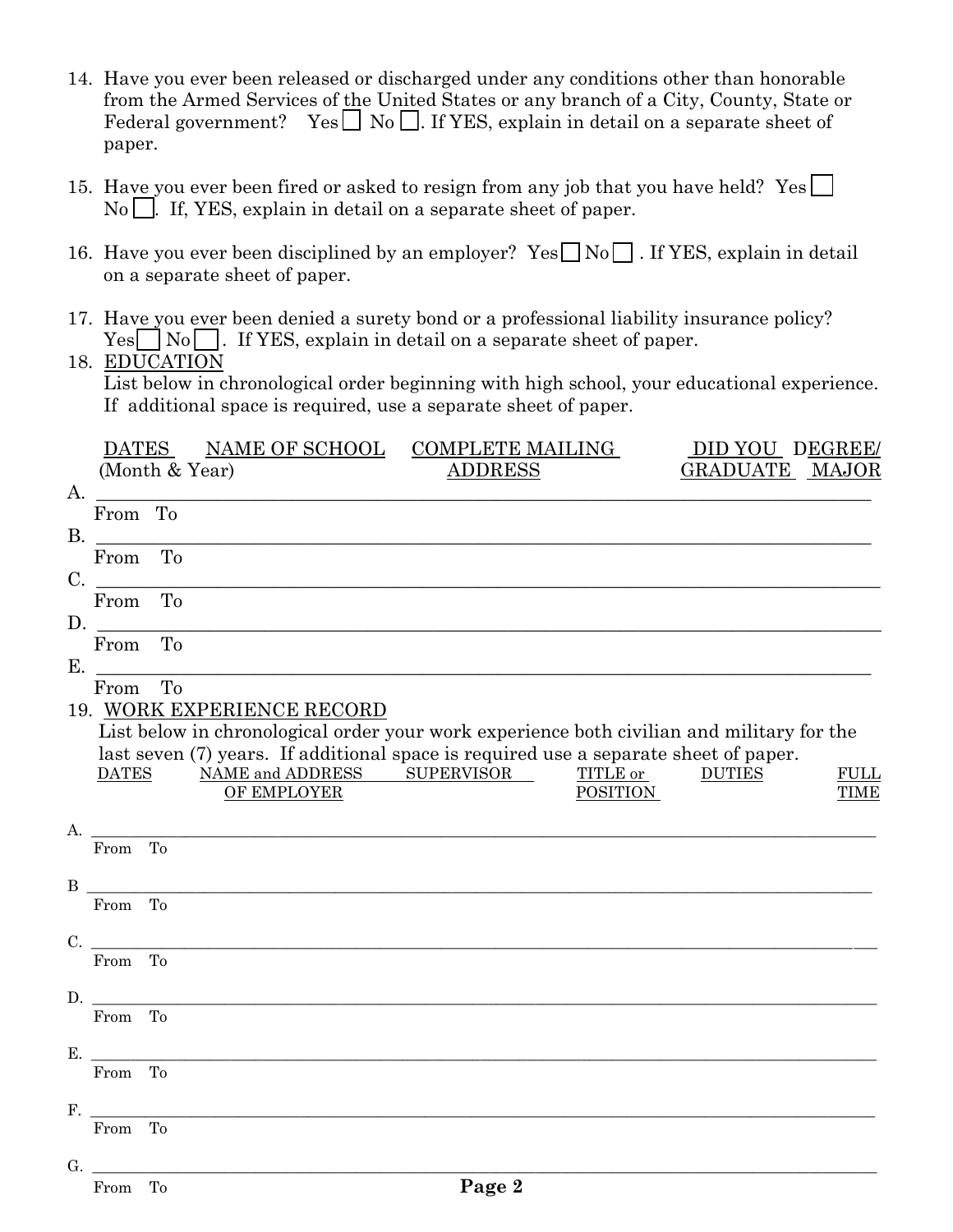|    | 20. CHARACTER REFERENCES (Please include at least three (3)<br><b>NAME</b> |             | <b>ADDRESS</b> |                   |                             | <b>OCCUPATION</b>                                                                                                                                                                                                |
|----|----------------------------------------------------------------------------|-------------|----------------|-------------------|-----------------------------|------------------------------------------------------------------------------------------------------------------------------------------------------------------------------------------------------------------|
|    |                                                                            |             |                |                   |                             |                                                                                                                                                                                                                  |
|    |                                                                            | Street City |                | State             | Zip                         |                                                                                                                                                                                                                  |
|    |                                                                            |             |                | Street City State | Zip                         |                                                                                                                                                                                                                  |
|    |                                                                            | Street City |                | State             | Zip                         |                                                                                                                                                                                                                  |
|    |                                                                            |             |                |                   |                             | 21. List the name under which your business will be conducted.                                                                                                                                                   |
|    |                                                                            |             |                |                   |                             | ,我们也不能在这里的人,我们也不能在这里的人,我们也不能在这里的人,我们也不能在这里的人,我们也不能在这里的人,我们也不能在这里的人,我们也不能在这里的人,我们也<br>22. List the address where your polygraph records will be maintained.                                                       |
| 23 | POLYGRAPH SCHOOLING                                                        |             |                |                   |                             |                                                                                                                                                                                                                  |
|    |                                                                            |             |                |                   |                             | Name of Applicant attended Name and                                                                                                                                                                              |
|    |                                                                            |             |                |                   |                             |                                                                                                                                                                                                                  |
|    |                                                                            |             |                |                   | Address of polygraph school |                                                                                                                                                                                                                  |
|    | *ATTACH DOCUMENTARY EVIDENCE                                               |             |                |                   |                             | course as offered by this polygraph school $Yes \cup No \cup on$<br>Date of graduation/completion                                                                                                                |
|    | 24. COLLEGE EDUCATION                                                      |             |                |                   |                             |                                                                                                                                                                                                                  |
|    |                                                                            |             |                |                   |                             |                                                                                                                                                                                                                  |
|    |                                                                            |             |                |                   |                             |                                                                                                                                                                                                                  |
|    | Address of institution                                                     |             |                |                   |                             |                                                                                                                                                                                                                  |
|    |                                                                            |             |                |                   |                             | From 20 until 20 and received a diploma                                                                                                                                                                          |
|    | from                                                                       |             |                |                   |                             | $\begin{tabular}{c} \hline \textbf{Name of college or university} \end{tabular} \begin{tabular}{c} \textbf{Comferring the} \end{tabular}$                                                                        |
|    |                                                                            |             |                |                   |                             |                                                                                                                                                                                                                  |
|    |                                                                            |             |                |                   |                             | $\begin{minipage}{.4\linewidth} \textbf{Degree of } \begin{tabular}{l} \textbf{0} & \textbf{0} \\ \textbf{0} & \textbf{0} \\ \textbf{0} & \textbf{0} \\ \textbf{0} & \textbf{0} \\ \end{tabular} \end{minipage}$ |
|    |                                                                            |             |                |                   |                             |                                                                                                                                                                                                                  |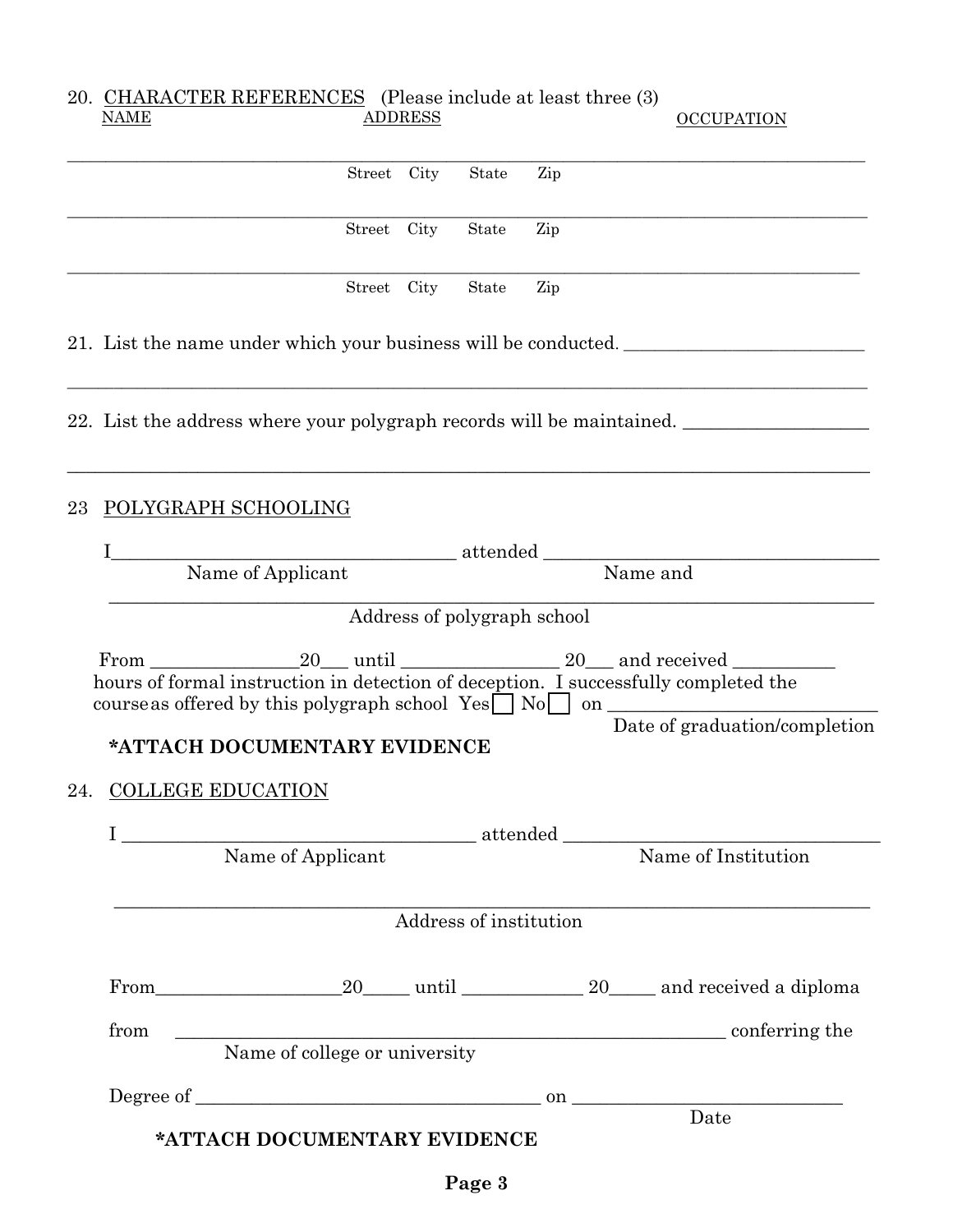PHOTOGRAPH (Photograph must have been taken within the year)

|                               | Minimum 2"x 3"                                                                                                                                                                                     |                     |
|-------------------------------|----------------------------------------------------------------------------------------------------------------------------------------------------------------------------------------------------|---------------------|
|                               | Maximum 3"x 3"                                                                                                                                                                                     |                     |
|                               |                                                                                                                                                                                                    |                     |
|                               |                                                                                                                                                                                                    |                     |
|                               | 26. Are properly completed Finger Print Cards attached? Yes $\Box$ No $\Box$                                                                                                                       |                     |
| STATE DATE LICENSE ISSUED     | 27. Are you licensed in any other state (s)? Yes $\Box$ No $\Box$ . If Yes, complete the following<br>(Item 1 should be the state in which you were originally licensed).<br><b>LICENSE NUMBER</b> | <b>HOW LICENSED</b> |
|                               |                                                                                                                                                                                                    |                     |
| $2.$ $\overline{\phantom{a}}$ |                                                                                                                                                                                                    |                     |
|                               |                                                                                                                                                                                                    |                     |
|                               | 4.                                                                                                                                                                                                 |                     |
|                               |                                                                                                                                                                                                    |                     |
|                               | B. Has your license ever been suspended or revoked in another state? Yes $\Box$ No $\Box$ . If Yes,<br>explain in detail.                                                                          |                     |
|                               | C. Have you ever been previously licensed in Alabama? Yes $\Box$ No $\Box$ . If yes, list license<br>number, examiner's registration number and dates. ______________________________              |                     |

## 28. NON-RESIDENT'S CONSENT FOR SERVICE OF PROCESS

\_\_\_\_\_\_\_\_\_\_\_\_\_\_\_\_\_\_\_\_\_\_\_\_\_\_\_\_\_\_\_\_\_\_\_\_\_\_\_\_\_

I hereby consent to the provision of the Alabama Polygraph Examiners Act and Rules and Regulations pursuant thereto and agree that suits and actions may be commenced against me in the proper court of any county in Alabama in which the plaintiff may reside, by the service of the legal process upon the Secretary of the Alabama Polygraph Examiners Board and that such services shall be taken and held in all courts to be as valid and binding as if due service had been had upon me.

Signature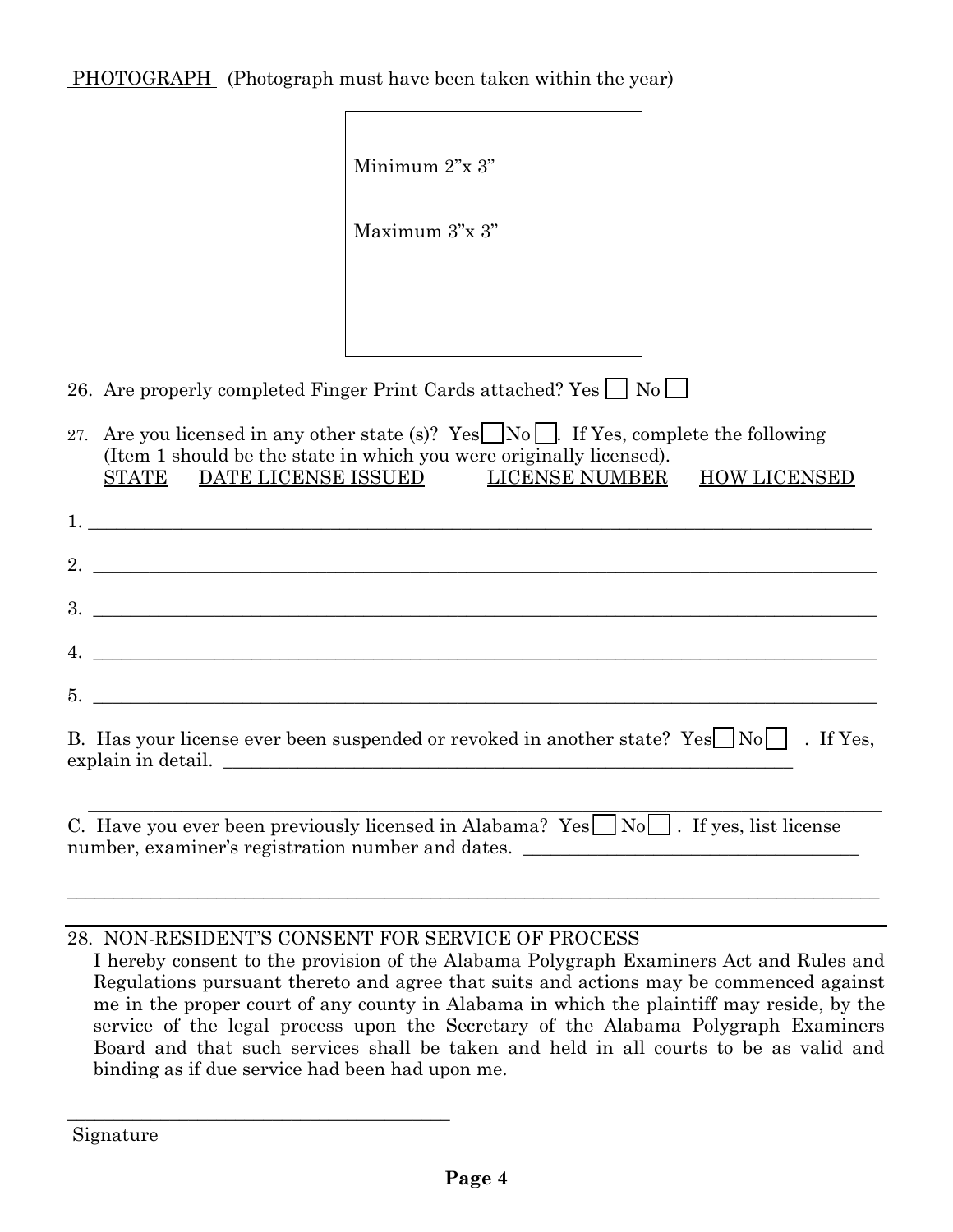29. AFFIDAVIT (To be executed by *every* applicant.)

| <b>STATE OF</b>   |  |
|-------------------|--|
| COUNTY OR CITY OF |  |

The undersigned being duly sworn deposes that he/she is the person who executed this application, that the statements herein contained are true, that he has not suppressed any information that might affect this application, and that he/she has read and understands this affidavit.

 $\overline{\phantom{a}}$  , which is a set of the set of the set of the set of the set of the set of the set of the set of the set of the set of the set of the set of the set of the set of the set of the set of the set of the set of th (SEAL) (Signature of applicant)

Subscribed and sworn to before me this \_\_\_\_\_\_\_day of \_\_\_\_\_\_\_\_\_\_\_\_\_\_\_\_\_\_\_\_\_\_\_\_\_\_\_ 20\_\_\_\_\_\_\_

(Signature of Notary Public) (My commission expires)